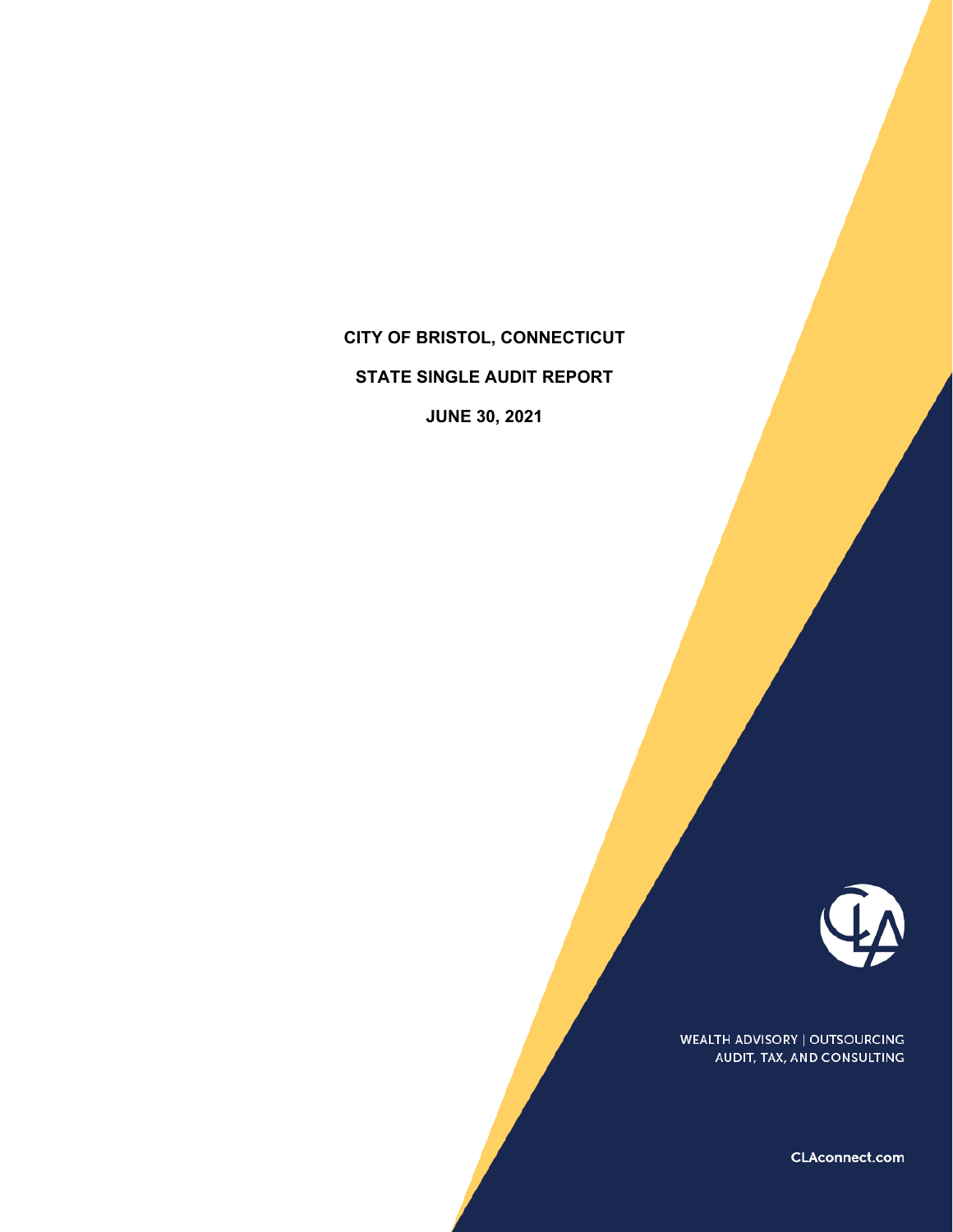#### **CITY OF BRISTOL, CONNECTICUT STATE SINGLE AUDIT REPORT JUNE 30, 2021 TABLE OF CONTENTS**

| Independent Auditors' Report on Compliance for Each Major State Program; Report on<br>Internal Control over Compliance; and Report on the Schedule of Expenditures of<br>State Financial Assistance Required by the State Single Audit Act | $1 - 3$  |
|--------------------------------------------------------------------------------------------------------------------------------------------------------------------------------------------------------------------------------------------|----------|
|                                                                                                                                                                                                                                            |          |
| Schedule of Expenditures of State Financial Assistance                                                                                                                                                                                     | $4 - 5$  |
| Notes to Schedule of Expenditures of State Financial Assistance                                                                                                                                                                            | 6        |
| Independent Auditors' Report on Internal Control over Financial Reporting and on<br>Compliance and Other Matters Based on an Audit of Financial Statements Performed                                                                       | $7-8$    |
| in Accordance with Government Auditing Standards                                                                                                                                                                                           |          |
| <b>Schedule of Findings and Questioned Costs</b>                                                                                                                                                                                           | $9 - 10$ |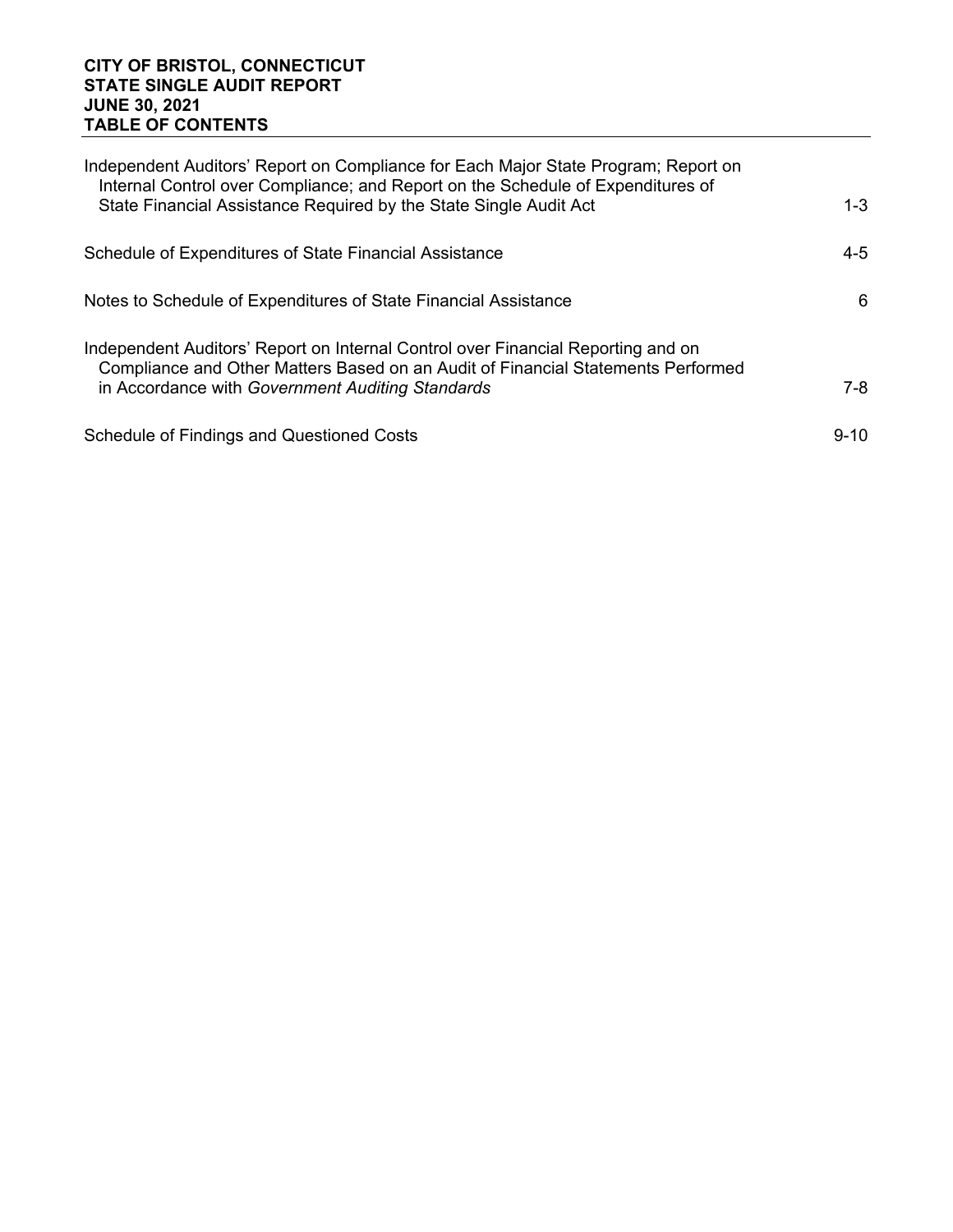

**Independent Auditors' Report on Compliance for Each Major State Program; Report on Internal Control Over Compliance; and Report on the Schedule of Expenditures of State Financial Assistance Required by the State Single Audit Act** 

To the Members of the City Council and Board of Finance City of Bristol, Connecticut

### **Report on Compliance for Each Major State Program**

We have audited the City of Bristol, Connecticut's compliance with the types of compliance requirements described in the Office of Policy and Management's *Compliance Supplement* that could have a direct and material effect on each of the City of Bristol, Connecticut's major state programs for the year ended June 30, 2021. The City of Bristol, Connecticut's major state programs are identified in the summary of auditors' results section of the accompanying schedule of findings and questioned costs.

#### *Management's Responsibility*

Management is responsible for compliance with the requirements of laws, regulations, contracts and grants applicable to its state programs.

#### *Auditors' Responsibility*

Our responsibility is to express an opinion on compliance for each of the City of Bristol, Connecticut's major state programs based on our audit of the types of compliance requirements referred to above. We conducted our audit of compliance in accordance with auditing standards generally accepted in the United States of America; the standards applicable to financial audits contained in *Government Auditing Standards*, issued by the Comptroller General of the United States; and the State Single Audit Act (C.G.S. Sections 4-230 to 4-236). Those standards and the State Single Audit Act require that we plan and perform the audit to obtain reasonable assurance about whether noncompliance with the types of compliance requirements referred to above that could have a direct and material effect on a major state program occurred. An audit includes examining, on a test basis, evidence about the City of Bristol, Connecticut's compliance with those requirements and performing such other procedures as we considered necessary in the circumstances.

We believe that our audit provides a reasonable basis for our opinion on compliance for each major state program. However, our audit does not provide a legal determination of the City of Bristol, Connecticut's compliance.



CLA is an independent member of Nexia International, a leading, global network of independent accounting and consulting firms. See nexia.com/member-firm-disclaimer for details.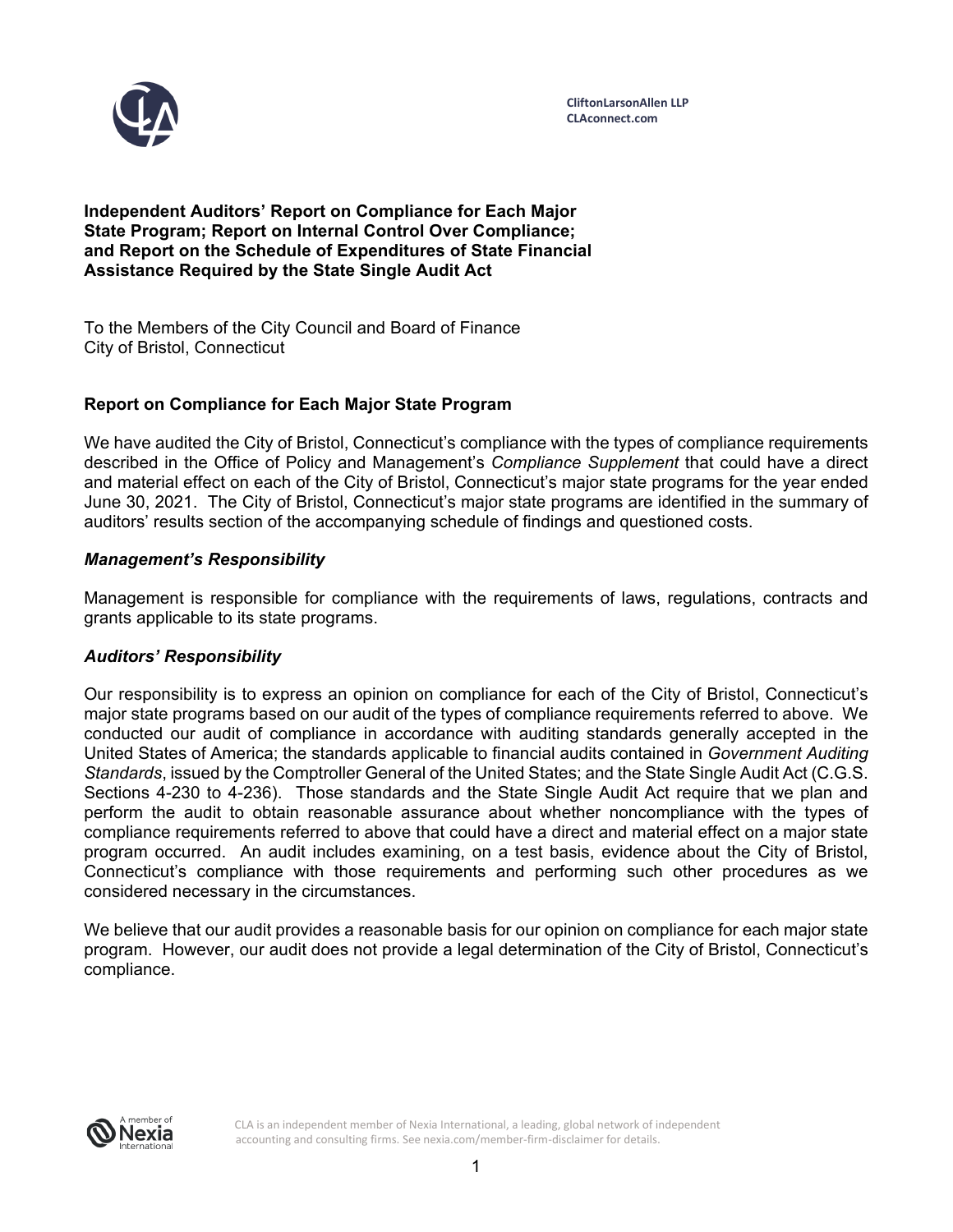#### *Opinion on Each Major State Program*

In our opinion, the City of Bristol, Connecticut, complied, in all material respects, with the types of compliance requirements referred to above that could have a direct and material effect on each of its major state programs for the year ended June 30, 2021.

#### **Report on Internal Control over Compliance**

Management of the City of Bristol, Connecticut, is responsible for establishing and maintaining effective internal control over compliance with the types of compliance requirements referred to above. In planning and performing our audit of compliance, we considered the City of Bristol, Connecticut's internal control over compliance with the types of requirements that could have a direct and material effect on each major state program to determine the auditing procedures that are appropriate in the circumstances for the purpose of expressing an opinion on compliance for each major state program and to test and report on internal control over compliance in accordance with the State Single Audit Act, but not for the purpose of expressing an opinion on the effectiveness of internal control over compliance. Accordingly, we do not express an opinion on the effectiveness of the City of Bristol, Connecticut's internal control over compliance.

A deficiency in internal control over compliance exists when the design or operation of a control over compliance does not allow management or employees, in the normal course of performing their assigned functions, to prevent, or detect and correct, noncompliance with a type of compliance requirement of a state program on a timely basis. A material weakness in internal control over compliance is a deficiency, or a combination of deficiencies, in internal control over compliance such that there is a reasonable possibility that material noncompliance with a type of compliance requirement of a state program will not be prevented, or detected and corrected on a timely basis. A significant deficiency in internal control over compliance is a deficiency, or a combination of deficiencies, in internal control over compliance with a type of compliance requirement of a state program that is less severe than a material weakness in internal control over compliance yet important enough to merit attention by those charged with governance.

Our consideration of internal control over compliance was for the limited purpose described in the first paragraph of this section and was not designed to identify all deficiencies in internal control over compliance that might be material weaknesses or significant deficiencies, therefore, material weaknesses or significant deficiencies may exist that have not been identified. We did not identify any deficiencies in internal control over compliance that we consider to be material weaknesses. However, we did identify a certain deficiency in internal control over compliance, described in the accompanying schedule of findings and questioned costs as item 2021-001, that we consider to be a significant deficiency.

The City of Bristol, Connecticut's response to the internal control over compliance finding identified in our audit is described in the accompanying schedule of findings and questioned costs. The City of Bristol, Connecticut's response was not subjected to the auditing procedures applied in the audit of compliance and, accordingly, we express no opinion on the response.

The purpose of this report on internal control over compliance is solely to describe the scope of our testing of internal control over compliance and the results of that testing based on the requirements of the State Single Audit Act. Accordingly, this report is not suitable for any other purpose.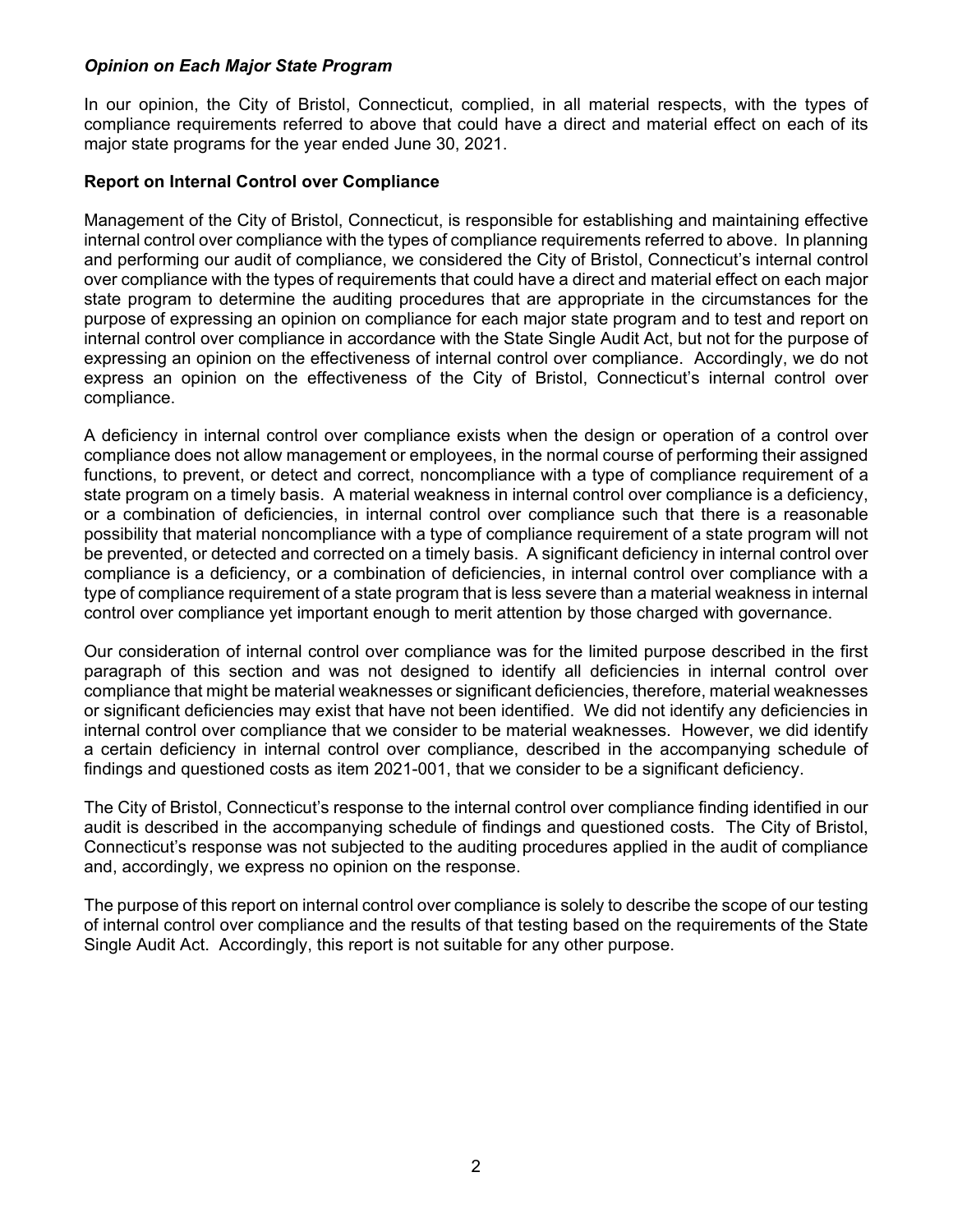#### **Report on Schedule of Expenditures of State Financial Assistance Required by the State Single Audit Act**

We have audited the financial statements of the governmental activities, the business-type activities, the discretely presented component unit, each major fund and the aggregate remaining fund information of the City of Bristol, Connecticut, as of and for the year ended June 30, 2021, and the related notes to the financial statements, which collectively comprise the City of Bristol, Connecticut's basic financial statements. We issued our report thereon dated February 25, 2022, which contained unmodified opinions on those financial statements. Our audit was conducted for the purpose of forming opinions on the financial statements that collectively comprise the basic financial statements. The accompanying schedule of expenditures of state financial assistance is presented for purposes of additional analysis as required by the State Single Audit Act and is not a required part of the basic financial statements. Such information is the responsibility of management and was derived from and relates directly to the underlying accounting and other records used to prepare the basic financial statements. The information has been subjected to the auditing procedures applied in the audit of the financial statements and certain additional procedures, including comparing and reconciling such information directly to the underlying accounting and other records used to prepare the basic financial statements or to the basic financial statements themselves, and other additional procedures in accordance with auditing standards generally accepted in the United States of America. In our opinion, the schedule of expenditures of state financial assistance is fairly stated in all material respects in relation to the basic financial statements as a whole.

Viifton Larson Allen LLP

**CliftonLarsonAllen LLP** 

West Hartford, Connecticut February 25, 2022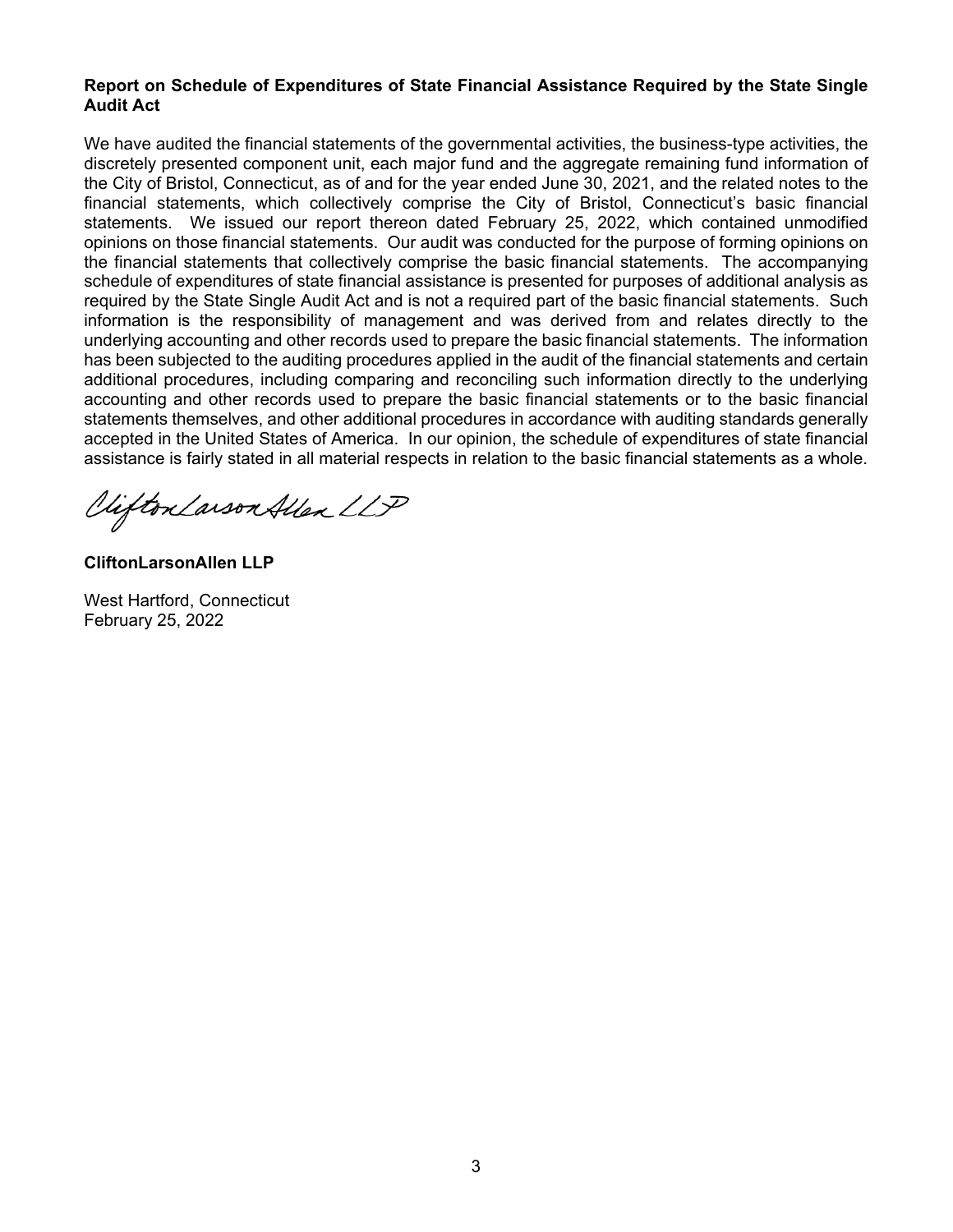## **NOTE 1 - SUMMARY OF SIGNIFICANT ACCOUNTING POLICIES**

### **Basis of Presentation**

The accompanying schedule of expenditures of state financial assistance (the Schedule) includes the state grant activity of the City of Bristol, Connecticut, under programs of the State of Connecticut for the year ended June 30, 2021. Various departments and agencies of the State of Connecticut have provided financial assistance through grants and other authorizations in accordance with the General Statutes of the State of Connecticut. Because the Schedule presents only a selected portion of the operations of the City of Bristol, Connecticut, it is not intended to, and does not, present the financial position, changes in fund balance, changes in net position or cash flows of the City of Bristol, Connecticut.

# **Basis of Accounting**

The accounting policies of the City of Bristol, Connecticut, conform to accounting principles generally accepted in the United States of America as applicable to governmental organizations. The information in the Schedule is presented based upon regulations established by the State of Connecticut, Office of Policy and Management.

Expenditures reported on the Schedule are presented on the modified accrual basis of accounting. In accordance with Section 4-236-22 of the Regulations to the State Single Audit Act, certain grants are not dependent on expenditure activity and, accordingly, are considered to be expended in the fiscal year of receipt. These grant program receipts are reflected in the expenditures column of the Schedule.

### **NOTE 2 - LOAN PROGRAMS**

In accordance with Section 4-236-23(a)(4)(F) of the Regulations to the State Single Audit Act, the notes to the schedule of expenditures of state financial assistance shall include loans and loan activities. The following is a summary of the various loan program activity for the year ended June 30, 2021:

Department of Energy and Environmental Protection:

Clean Water Funds:

| Issue Date | <b>Interest</b><br>Rate |     | Original<br><b>Amount</b> | <b>Balance</b><br><b>Beginning</b> | <b>Issued</b>            | <b>Retired</b> | <b>Balance</b><br><b>Ending</b> |
|------------|-------------------------|-----|---------------------------|------------------------------------|--------------------------|----------------|---------------------------------|
| 6/30/2002  | 2.00%                   | S   | 1,483,000 \$              | 88,254 \$                          | \$<br>$\blacksquare$     | 88,254 \$      |                                 |
| 6/30/2002  | 2.00%                   |     | 1,410,000                 | 83,860                             | $\overline{\phantom{a}}$ | 83,860         |                                 |
| 12/31/2003 | 2.00%                   |     | 1,488,000                 | 218,062                            | $\blacksquare$           | 85,920         | 132,142                         |
| 11/30/2004 | 2.00%                   |     | 694,000                   | 137,637                            | $\overline{\phantom{a}}$ | 39,316         | 98,321                          |
| 5/31/2006  | 2.00%                   |     | 470,000                   | 155,456                            | $\blacksquare$           | 25,769         | 129,687                         |
| 1/1/2016   | 2.00%                   |     | 631,833                   | 480,312                            | ۰                        | 28,655         | 451,657                         |
| 3/3/2016   | 2.00%                   |     | 7,530,046                 | 6,958,152                          | ۰                        | 320,887        | 6,637,265                       |
| Total      |                         | \$. | 13,706,879 \$             | 8,121,733 \$                       | - \$                     | 672,661        | \$7,449,072                     |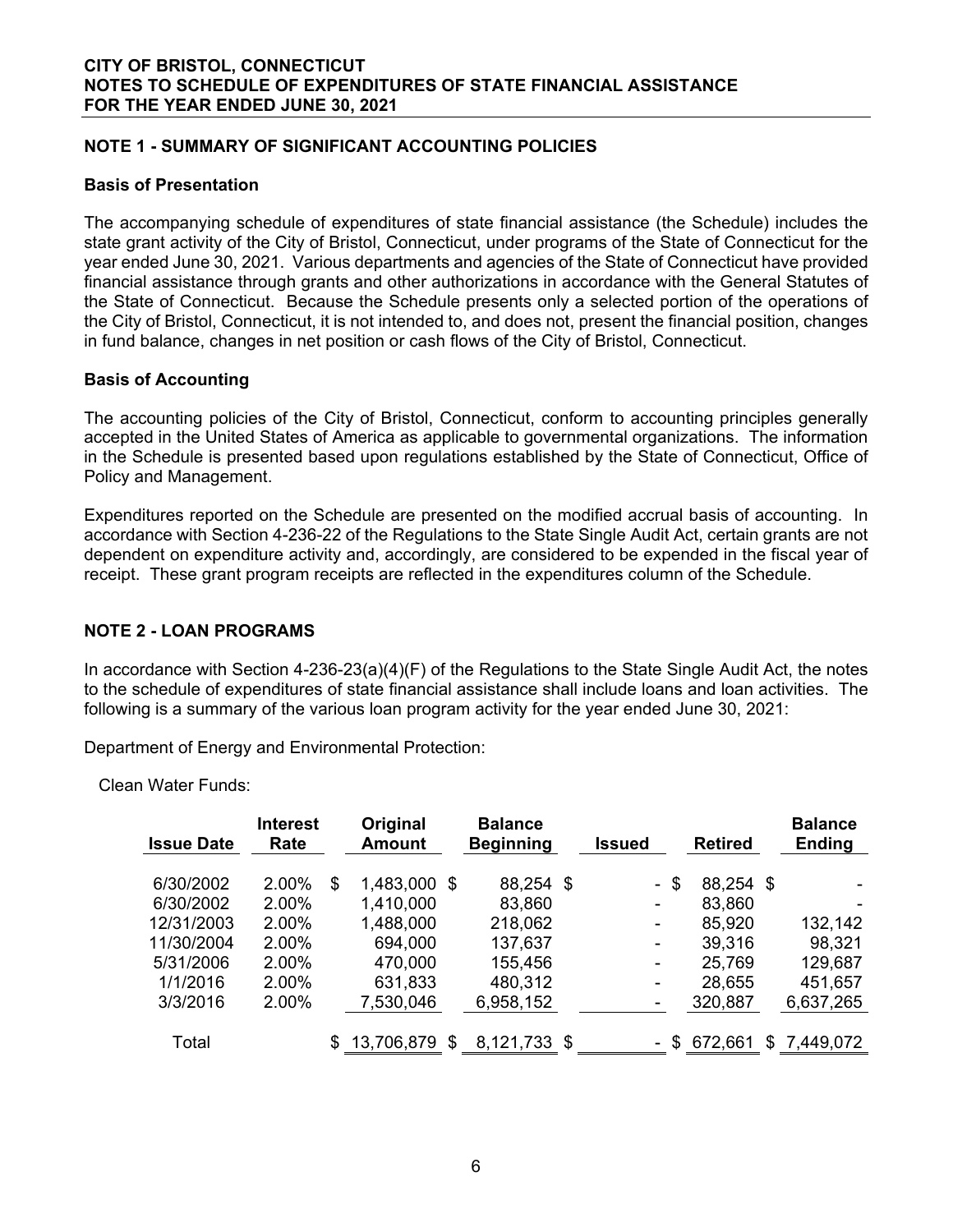

**Independent Auditors' Report on Internal Control over Financial Reporting and on Compliance and Other Matters Based on an Audit of Financial Statements Performed in Accordance with** *Government Auditing Standards* 

To the Members of the City Council and Board of Finance City of Bristol, Connecticut

We have audited, in accordance with the auditing standards generally accepted in the United States of America and the standards applicable to financial audits contained in *Government Auditing Standards*, issued by the Comptroller General of the United States, the financial statements of the governmental activities, the business-type activities, the discretely presented component unit, each major fund and the aggregate remaining fund information of the City of Bristol, Connecticut, as of and for the year ended June 30, 2021, and the related notes to the financial statements, which collectively comprise the City of Bristol, Connecticut's basic financial statements, and have issued our report thereon dated February 25, 2022.

#### **Internal Control over Financial Reporting**

In planning and performing our audit of the financial statements, we considered the City of Bristol, Connecticut's internal control over financial reporting (internal control) as a basis for designing audit procedures that are appropriate in the circumstances for the purpose of expressing our opinions on the financial statements, but not for the purpose of expressing an opinion on the effectiveness of the City of Bristol, Connecticut's internal control. Accordingly, we do not express an opinion on the effectiveness of the City of Bristol, Connecticut's internal control.

A deficiency in internal control exists when the design or operation of a control does not allow management or employees, in the normal course of performing their assigned functions, to prevent, or detect and correct, misstatements on a timely basis. A material weakness is a deficiency, or a combination of deficiencies, in internal control such that there is a reasonable possibility that a material misstatement of the entity's financial statements will not be prevented, or detected and corrected on a timely basis. A significant deficiency is a deficiency, or a combination of deficiencies, in internal control that is less severe than a material weakness yet important enough to merit attention by those charged with governance.

Our consideration of internal control was for the limited purpose described in the first paragraph of this section and was not designed to identify all deficiencies in internal control that might be material weaknesses or significant deficiencies. Given these limitations, during our audit we did not identify any deficiencies in internal control that we consider to be material weaknesses. However, material weaknesses may exist that have not been identified.

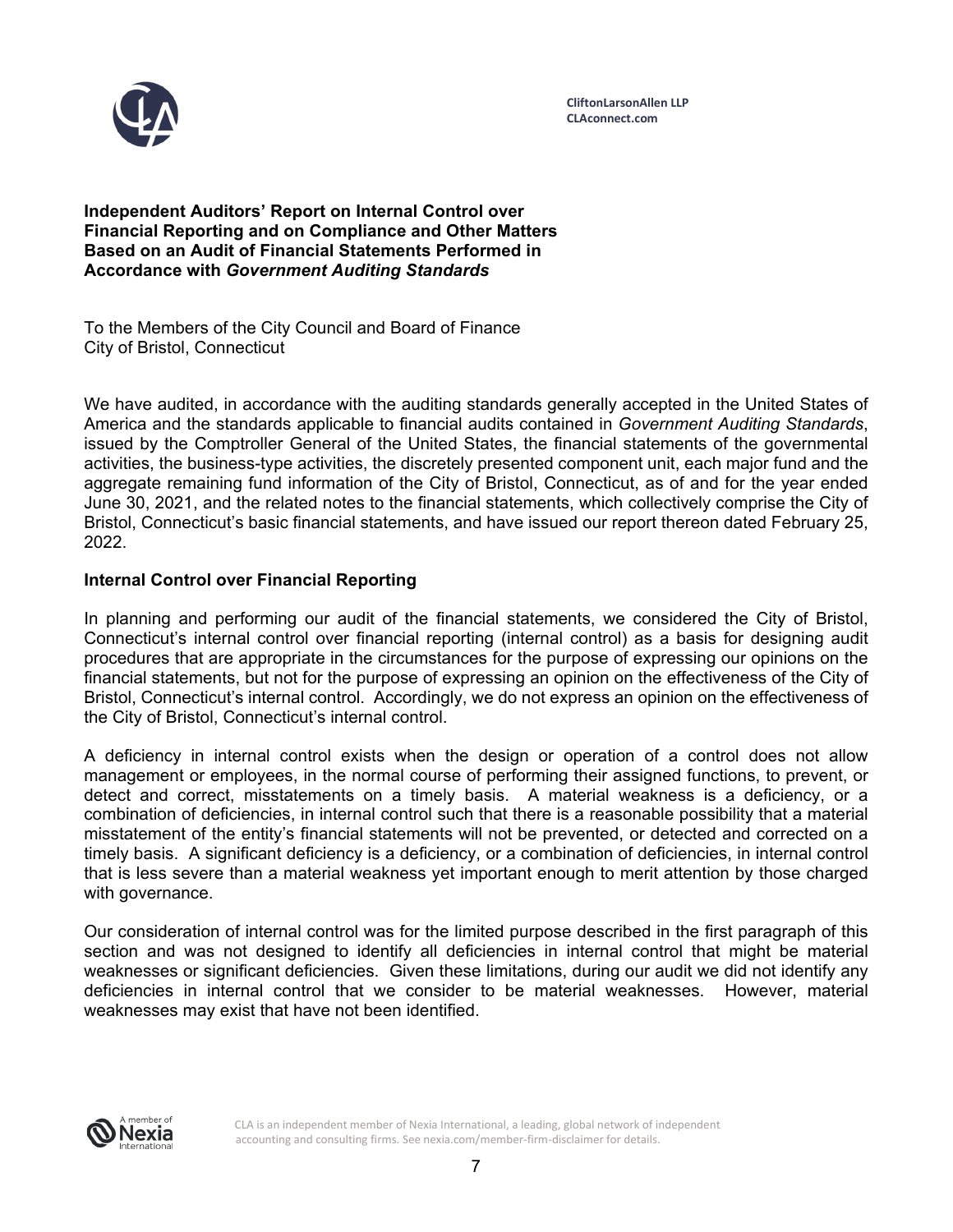#### **Compliance and Other Matters**

As part of obtaining reasonable assurance about whether the City of Bristol, Connecticut's financial statements are free from material misstatement, we performed tests of its compliance with certain provisions of laws, regulations, contracts and grant agreements, noncompliance with which could have a direct and material effect on the financial statements. However, providing an opinion on compliance with those provisions was not an objective of our audit, and, accordingly, we do not express such an opinion. The results of our tests disclosed no instances of noncompliance or other matters that are required to be reported under *Government Auditing Standards*.

#### **Purpose of this Report**

The purpose of this report is solely to describe the scope of our testing of internal control and compliance and the results of that testing, and not to provide an opinion on the effectiveness of the City of Bristol, Connecticut's internal control or on compliance. This report is an integral part of an audit performed in accordance with *Government Auditing Standards* in considering the City of Bristol, Connecticut's internal control and compliance. Accordingly, this communication is not suitable for any other purpose.

Viifton Larson Allen LLP

**CliftonLarsonAllen LLP** 

West Hartford, Connecticut February 25, 2022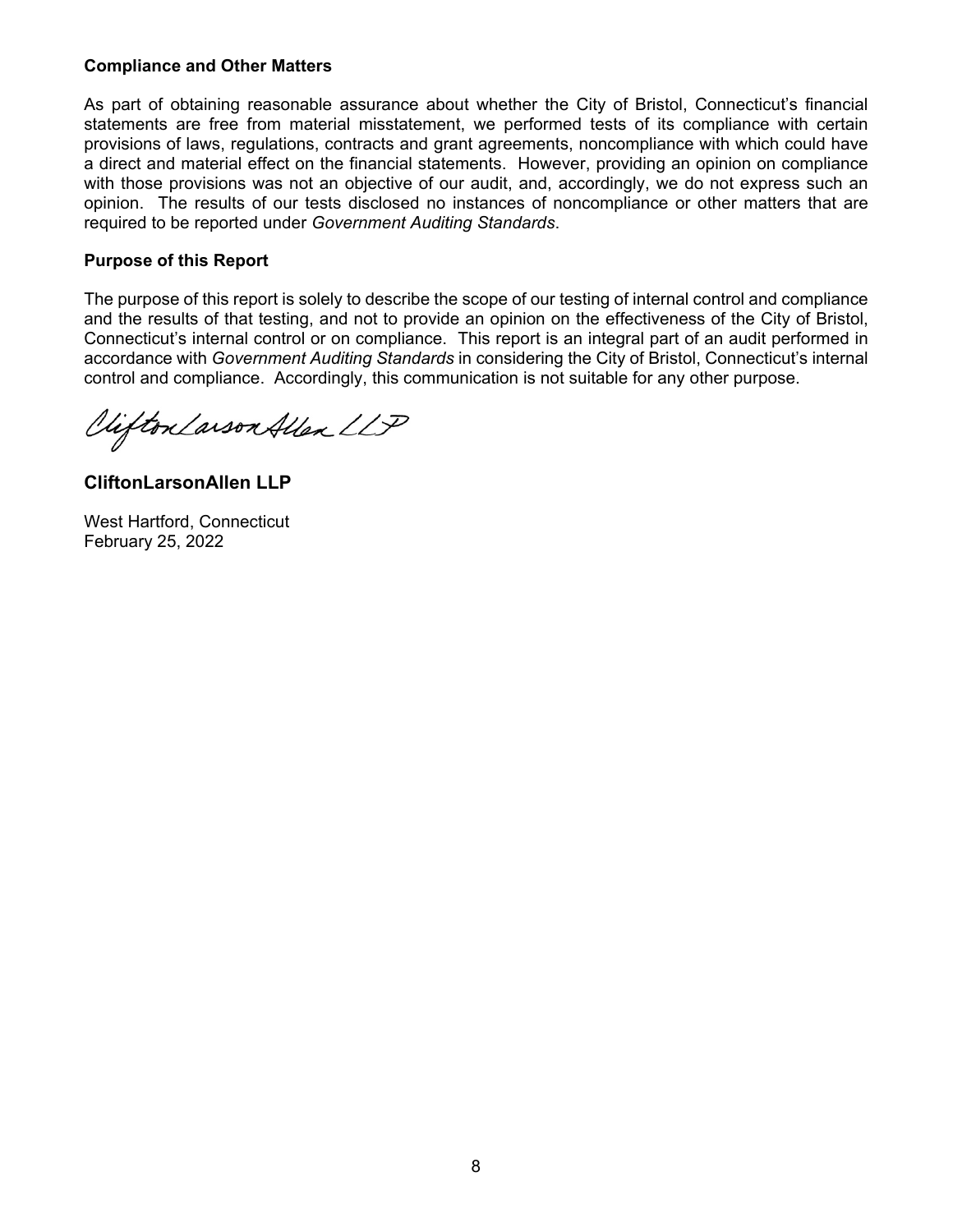## **CITY OF BRISTOL, CONNECTICUT SCHEDULE OF FINDINGS AND QUESTIONED COSTS FOR THE YEAR ENDED JUNE 30, 2021**

# **I. SUMMARY OF AUDITORS' RESULTS**

#### **Financial Statements**

| Type of auditors' report issued:                                                                                                                                                                 |  |                                                                      |                                              |          | Unmodified                      |  |
|--------------------------------------------------------------------------------------------------------------------------------------------------------------------------------------------------|--|----------------------------------------------------------------------|----------------------------------------------|----------|---------------------------------|--|
| Internal control over financial reporting:<br>Material weakness(es) identified?<br>Significant deficiency(ies) identified?<br>$\bullet$<br>Noncompliance material to financial statements noted? |  | yes<br>yes<br>yes                                                    | X<br>$\mathsf{X}$<br>$\overline{\mathsf{x}}$ | no<br>no | none reported                   |  |
| <b>State Financial Assistance</b>                                                                                                                                                                |  |                                                                      |                                              |          |                                 |  |
| Internal control over major programs:<br>Material weakness(es) identified?<br>Significant deficiency(ies) identified?                                                                            |  | yes<br>$\mathsf{X}$<br>yes                                           | X                                            | no       | none reported                   |  |
| Unmodified<br>Type of auditors' report issued on compliance for major programs:                                                                                                                  |  |                                                                      |                                              |          |                                 |  |
| Any audit findings disclosed that are required to be reported<br>in accordance with Section 4-236-24 of the Regulations to the                                                                   |  |                                                                      |                                              |          |                                 |  |
| State Single Audit Act?                                                                                                                                                                          |  | X.<br>yes                                                            |                                              | no       |                                 |  |
| The following schedule reflects the major programs included in the audit:                                                                                                                        |  |                                                                      |                                              |          |                                 |  |
| <b>State Grantor and Program</b>                                                                                                                                                                 |  | <b>State Core-CT Number</b>                                          |                                              |          | <b>Expenditures</b>             |  |
| Department of Education:<br><b>Alliance District</b><br><b>Adult Education</b><br>Office of Policy and Management:<br>Payment in Lieu of Taxes on Private                                        |  | 11000-SDE64370-17041-82164<br>11000-SDE64370-17030                   |                                              | \$       | 5,767,252<br>374,254            |  |
| <b>Colleges and General Hospitals</b><br><b>Municipal Grants-In-Aid</b><br>Local Capital Improvement Program<br><b>Department of Administrative Services:</b>                                    |  | 11000-OPM20600-17006<br>12052-OPM20600-43587<br>12050-OPM20600-40254 |                                              |          | 380,562<br>3,709,996<br>357,145 |  |
| <b>Alliance District General Improvements</b>                                                                                                                                                    |  | 12052-DAS27635-43651                                                 |                                              |          | 340,432                         |  |

Dollar threshold used to distinguish between type A and type B programs: \$ 338,587

# **II. FINANCIAL STATEMENT FINDINGS**

No matters were reported.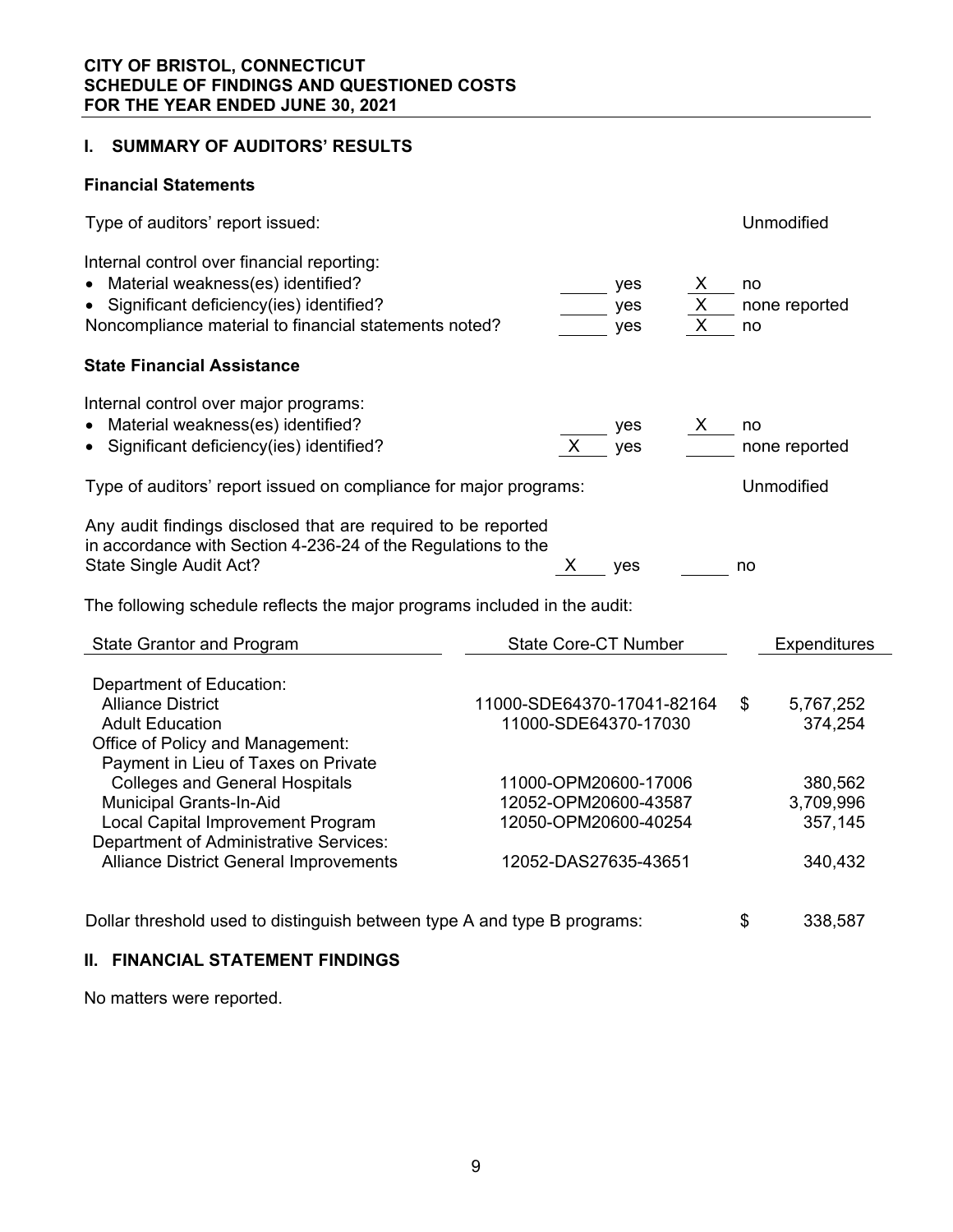# **III. STATE FINANCIAL ASSISTANCE FINDINGS AND QUESTIONED COSTS**

# **Finding No.**

# **2021-001 – Special Reporting Requirement**

# **Program**

Office of Policy and Management - Local Capital Improvement Program - 12050-OPM20600-40254

## **Criteria**

Grantees are required to annually submit form OPM-DE-2017 to OPM within 90 days of the grantee's fiscal year end.

# **Condition**

The form OPM-DE-2017 was not submitted to OPM 90 days after the grantee's fiscal year end.

# **Questioned Costs**

None noted

# **Context**

Although the form OPM-DE-2017 was not submitted timely, it was determined to be submitted accurately.

### **Cause**

Staff turnover.

# **Effect**

The grantor was unable to monitor the program's progress and expenditures in a timely manner.

### **Recommendation**

We recommend that the City of Bristol, Connecticut design controls to ensure compliance with reporting deadlines.

# **Views of Responsible Officials**

Management agrees with the finding.